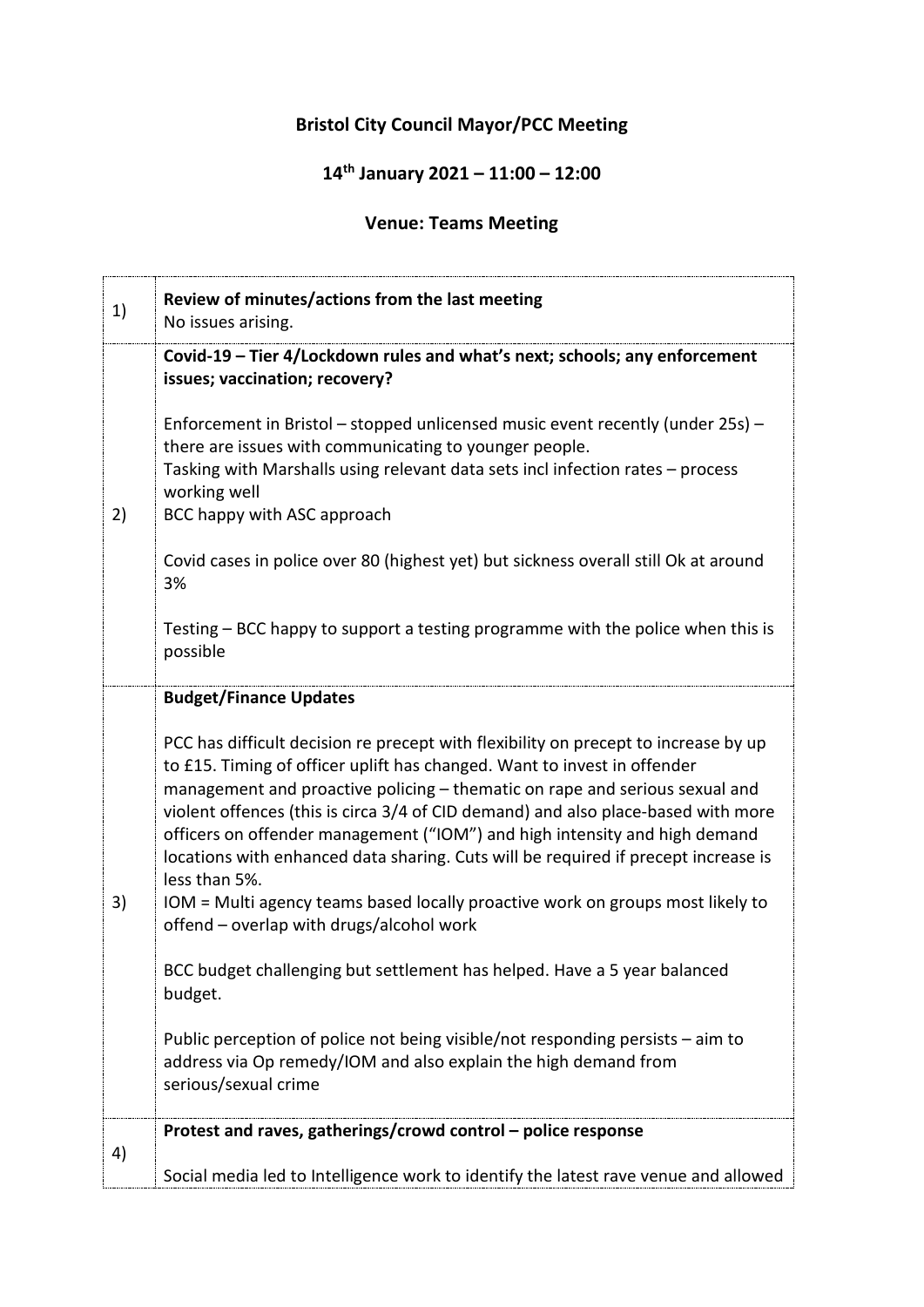|    | early intervention.                                                                                          |
|----|--------------------------------------------------------------------------------------------------------------|
|    | Close working with BCC teams                                                                                 |
|    | More gritty messaging aimed at younger people not following the rules                                        |
|    | Also ASC have prevented a number of protests from happening.                                                 |
|    | No exception for protest in current lockdown rules                                                           |
|    | Bristol Race Relations, use of police powers and community engagement,                                       |
| 5) | Lammy, BLM, Colston Statue, Commission for Race Equality                                                     |
|    | Bedminster Bus incident                                                                                      |
|    | Mayor has seen video and discussed with Chief Marsh. What happened "was not                                  |
|    | the best". Issues with competence as well as race issues. Not happy with the                                 |
|    | police statement (now changed). The video could be used as training for de-                                  |
|    | escalation. ("police missed opportunities with the women")                                                   |
|    | MR - Concern if the system/process does not hold people to account.                                          |
|    | AM & $SC$ – agree that the incident was regrettable with a bad outcome.                                      |
|    | Investigation ongoing. IOPC investigation also running.                                                      |
|    | New trainee officers have education on legitimacy and serving diverse                                        |
|    | communities.                                                                                                 |
|    | AM - much learning from this incident and will improve de-escalation training.                               |
|    | AM will take the learning but needs to take the organisation with him. Focus on<br>cultural competence.      |
|    | PCC & DPCC – agree transparency of next steps is important. BCC views have                                   |
|    | been fed into the police Gold Group. Some work on Lammy review focuses on                                    |
|    | changing the narrative.                                                                                      |
|    | Southmead incident ("K Dog")                                                                                 |
|    | Investigation is taking a long time - but has senior police assigned and family                              |
|    | liaison - focus on 2 offenders. BCC - do we see a similarity to Stephen Lawrence?                            |
|    | - AM = Emphatically No. PCC is focused on this - need to get the forensics right.                            |
|    |                                                                                                              |
|    | Trial soon re Colson statue - impact of the "Colston 4"?                                                     |
|    | BCC will continue to act as critical friend to the Constabulary                                              |
|    | <b>Serious Violence/VRU Update</b>                                                                           |
| 6) |                                                                                                              |
|    | BCC - Changes to Safer Options. Some concerns?                                                               |
|    | DPCC – BCC investment is appreciated. Focus on exclusions and weapons in                                     |
|    | schools - using data and intel to focus on those most at risk - but still too much                           |
|    | violence                                                                                                     |
|    | Funding looks likely to continue in 21/22 - funding formula will be changed but<br>will protect BCC funding. |
|    | Meeting soon re Barnardos Routes service                                                                     |
|    | Call in programme $-$ looking at this scheme $-$ funding and scope                                           |
|    |                                                                                                              |
|    | <b>ACTION: Ask joint VRU scheme leads to feed into this meeting.</b>                                         |